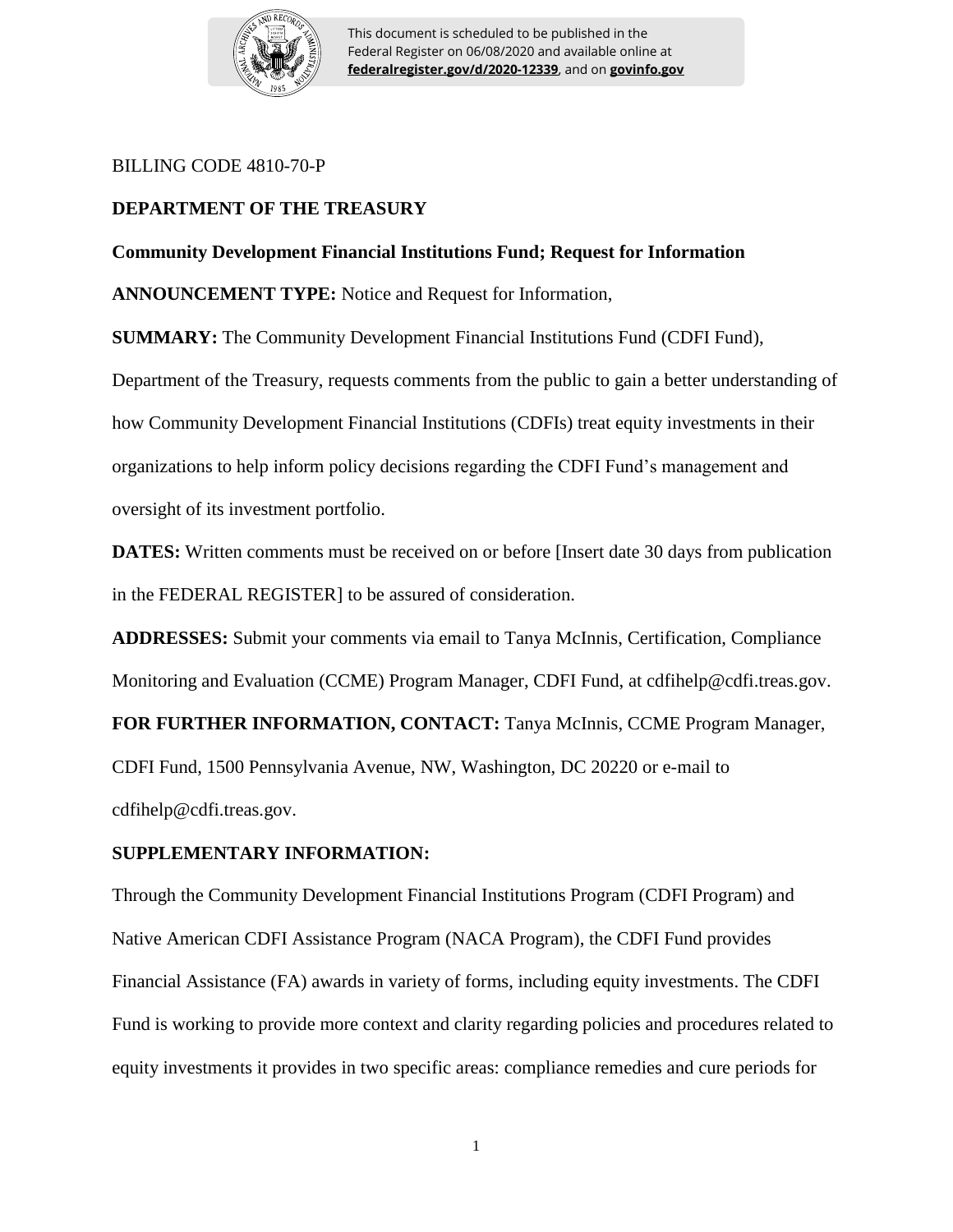CDFIs noncompliant with the CDFI Fund's existing control restrictions and the adoption of an exit strategy for new equity investment awards.

*Control Restrictions:* By statute, the CDFI Fund may not own more than fifty percent (50%) of a CDFI's equity, nor may it otherwise control a CDFI. Periodically, CDFIs have taken actions with respect to equity investments in their organization that have resulted in the CDFI Fund owning more than fifty percent (50%) of a CDFI's equity, or otherwise controlling a CDFI. The CDFI Fund is interested in learning from the industry their perspective on methods CDFIs may be afforded to cure noncompliance with this requirement. Options under consideration include requiring a Recipient to repurchase or redeem the CDFI Fund's equity investment to decrease CDFI Fund ownership to fifty percent (50%) or below; permitting a Recipient to issue more shares to dilute the CDFI Fund's equity investment percentage to the fifty percent (50%) threshold or below; or a combination thereof.

*Equity Investment Exit Strategy*: The CDFI Fund has an internal investment policy with language outlining a practice to conduct a yearly review of the existing investments in its portfolio and to provide recommendations to Senior Management of possible next steps, if any. The current policy does not provide specific plans of action or indicia for exiting equity investments.

#### **I. General Questions on CDFI Equity and Related Policies**

1. How does your CDFI use equity investments from the CDFI Fund and other organizations as part of your lending and or business model?

2. What are the risk/factors your organization takes into account when developing an equity strategy (e.g. increasing or decreasing the amount of equity)? The CDFI Fund is trying to understand the impact/risks/benefits of mandating a CDFI repurchase or redeem CDFI Fund equity investments at a specific future date.

2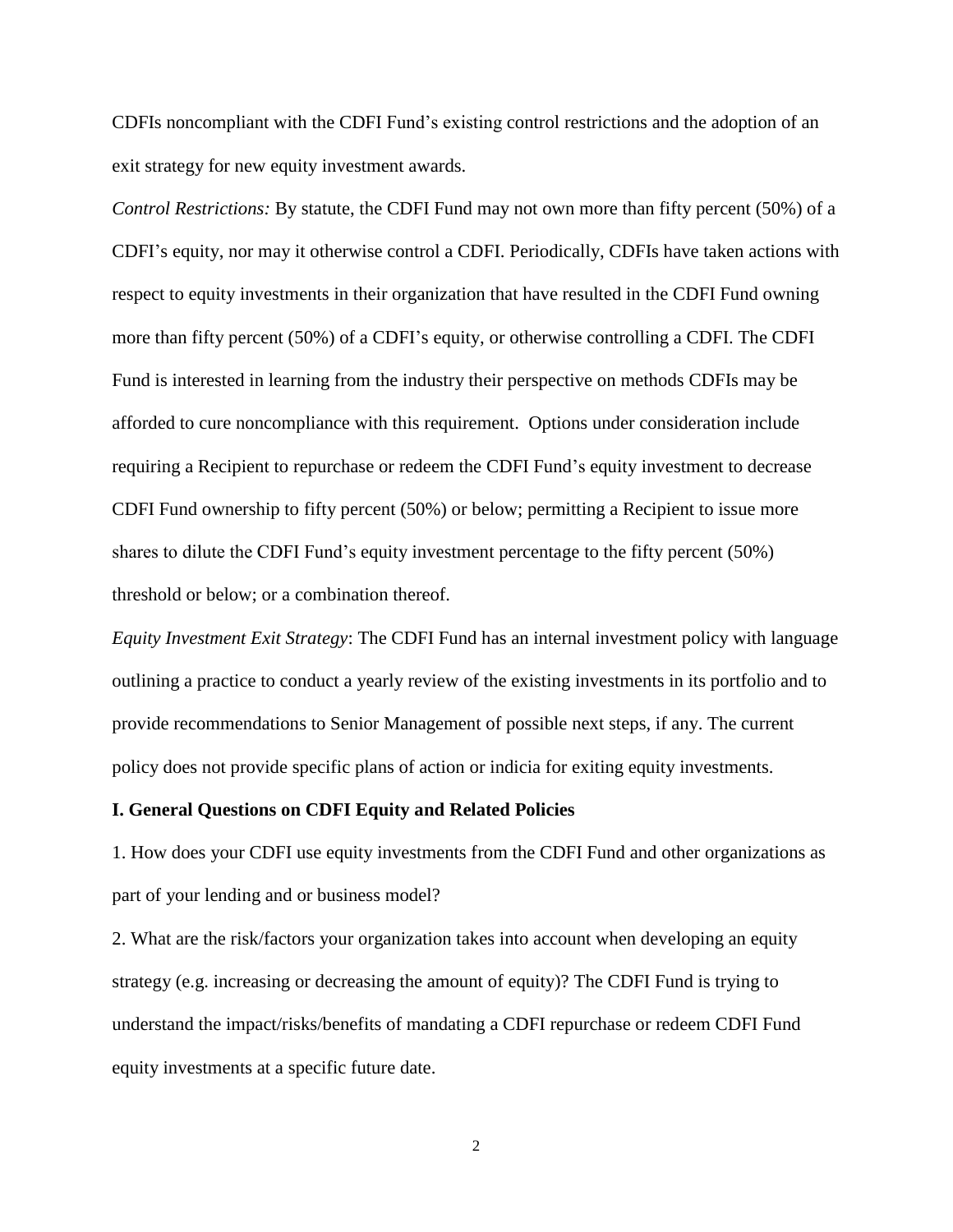3. How does your organization determine the value of equity shares on its balance sheet?

4. What is your policy for redeeming or repurchasing equity from shareholders?

5. What is your preferred schedule for redeeming or repurchasing equity from shareholders? Is your schedule to return equity to shareholders based on percentages of shares or specific deadlines?

### **II. CDFI Fund Control Restriction**

1. The Riegle Act requires that the CDFI Fund may not own more than fifty percent (50%) equity in a CDFI.

a. How frequently does your organization assess the percent of equity controlled by all shareholders, including the CDFI Fund?

b. Are there specific policies and procedures CDFIs should have in place for ensuring that the CDFI Fund does not own more than fifty percent (50%) of the organization's equity? If so, what are they?

2. A possible solution for reducing the percentage of CDFI Fund ownership to below fifty percent (50%) would be for an organization to issue more equity. What other ways can CDFIs reduce the percentage of CDFI Fund ownership?

3. What factors should the CDFI Fund consider if it were to require CDFIs to repurchase or redeem shares versus increasing the number of shares?

4. Are there any other factors the CDFI Fund should consider when evaluating compliance with the CDFI Fund Control restriction?

#### **III. CDFI Fund Investment Exit Strategy**

1. In general, what impact does repurchasing or redeeming CDFI Fund equity shares have on the mission and business model of a CDFI?

3